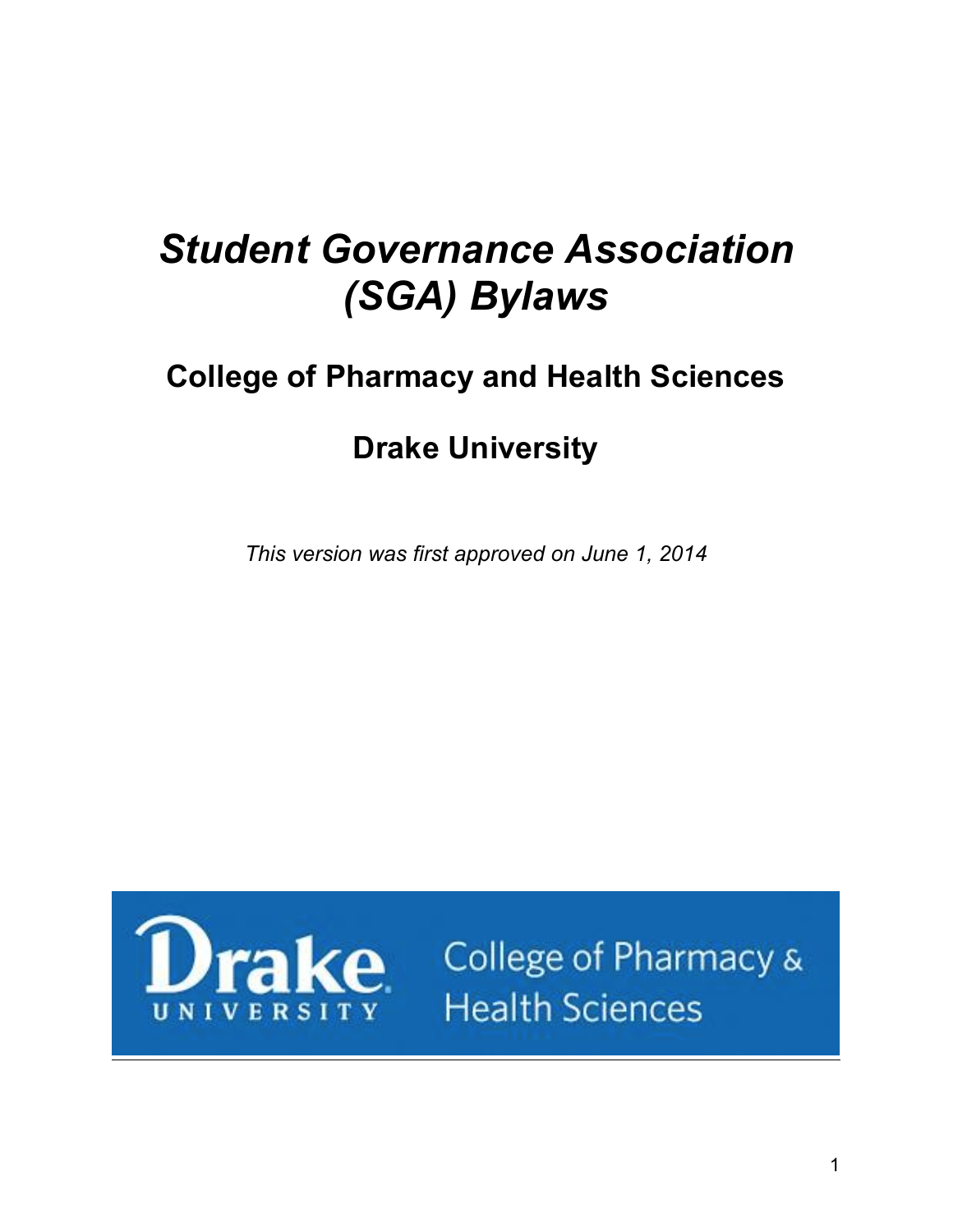# **Student Governance Association Bylaws**

#### **Article I. Name**

The Student Governance Association of the College of Pharmacy and Health Sciences

#### **Article II. Mission**

The mission of the Student Governance Association of the College of Pharmacy and Health Sciences is to facilitate collaboration between the college administration, elected delegates and the general student population. These efforts will help create a progressive atmosphere within the college through promoting a positive learning environment and developing excellent health care professionals. These elected officials will be entrusted to represent their classmates and make decisions in the best interest of the college and their constituents.

#### **Article III. Delegates**

- A. Membership
	- i. CPHS students from every academic level and within each college program (e.g. health sciences, pre-pharmacy and pharmacy) will elect 2\* delegates to serve on SGA for the academic year.
		- \* The P4 class will elect 3 delegates due to the nature of rotation schedules to ensure adequate representation.
	- ii. There are no term limits in place for delegates and it is possible to run for re-election.
- B. Responsibilities
	- i. Attend SGA meetings.
	- ii. Continuously seek input from constituents throughout the year.
	- iii. Provide feedback to administration on various issues.
	- iv. Assist with faculty candidate interviews.
	- v. Teacher and Mentor of the Year
		- a. Actively encourage constituents to submit nominations throughout the year.
		- b. Discuss and vote on candidates during the meeting prior to Pharmacy and Health Sciences Day.
		- c. Present awards at Pharmacy and Health Sciences Day.
	- vi. Represent the college on an as needed basis at various events.
	- vii. If both delegates are unable to attend a meeting, faculty candidate interview, etc. it is their responsibility to find one proxy from their respective class, inform the chair of the absence and the proxy that will be attending.
		- a. The only excused absences will be class, experiential hours and emergencies.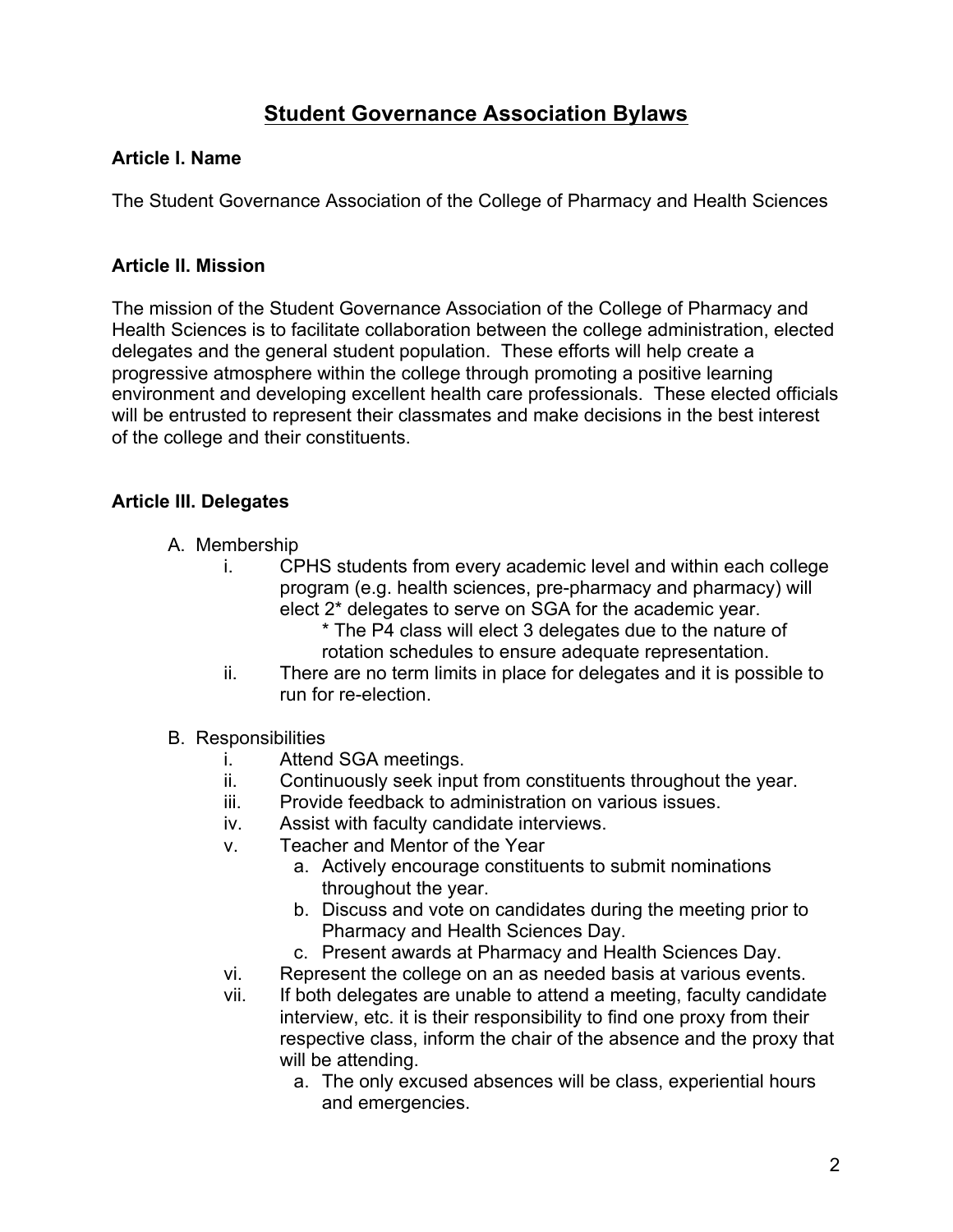- b. If responsibilities are not being upheld it will be up to the discretion of the chair, delegates and advisors to determine what further steps will be taken.
- viii. Responsibilities are not limited to the above list, additions may be made as the college administration, chair, or delegates see fit.
- C. Honor Code
	- i. All delegates are responsible to abide by and uphold the College of Pharmacy and Health Sciences College Student Handbook, Honor Code, and Chemical Dependency Policy.
	- ii. All delegates are responsible to abide by the University Student Handbook.

#### **Article IV. Chairperson**

- A. CPHS Student Senator
	- i. Collaborate with administration to determine meeting agendas.
	- ii. Facilitate SGA meetings.
	- iii. Communicate between Student Senate and the college on various academic and campus issues.
	- iv. All other responsibilities required by Student Senate.
	- v. Responsibilities are not limited to the above list, additions may be made as the administration or delegates see fit.

## **Article V. Administrative Support**

- A. Advisors
	- i. Dean and Associate Dean
- B. Responsibilities of the Advisors and College Administrative Office
	- i. Facilitate the development of each semester's meeting schedule and meeting location.
	- ii. Provide resources through the college office.
	- iii. Bring up topics for discussion on behalf of the college administration and faculty.
	- iv. Meet with the chair to determine meeting agenda and discuss other relevant topics.
	- v. Coordinate the election process of the delegates.

## **Article VI. Elections**

- A. Timeline
	- i. Elections will be held on an academic year basis.
	- ii. Elections will be publicized through the college announcements and current representatives making announcements in classes.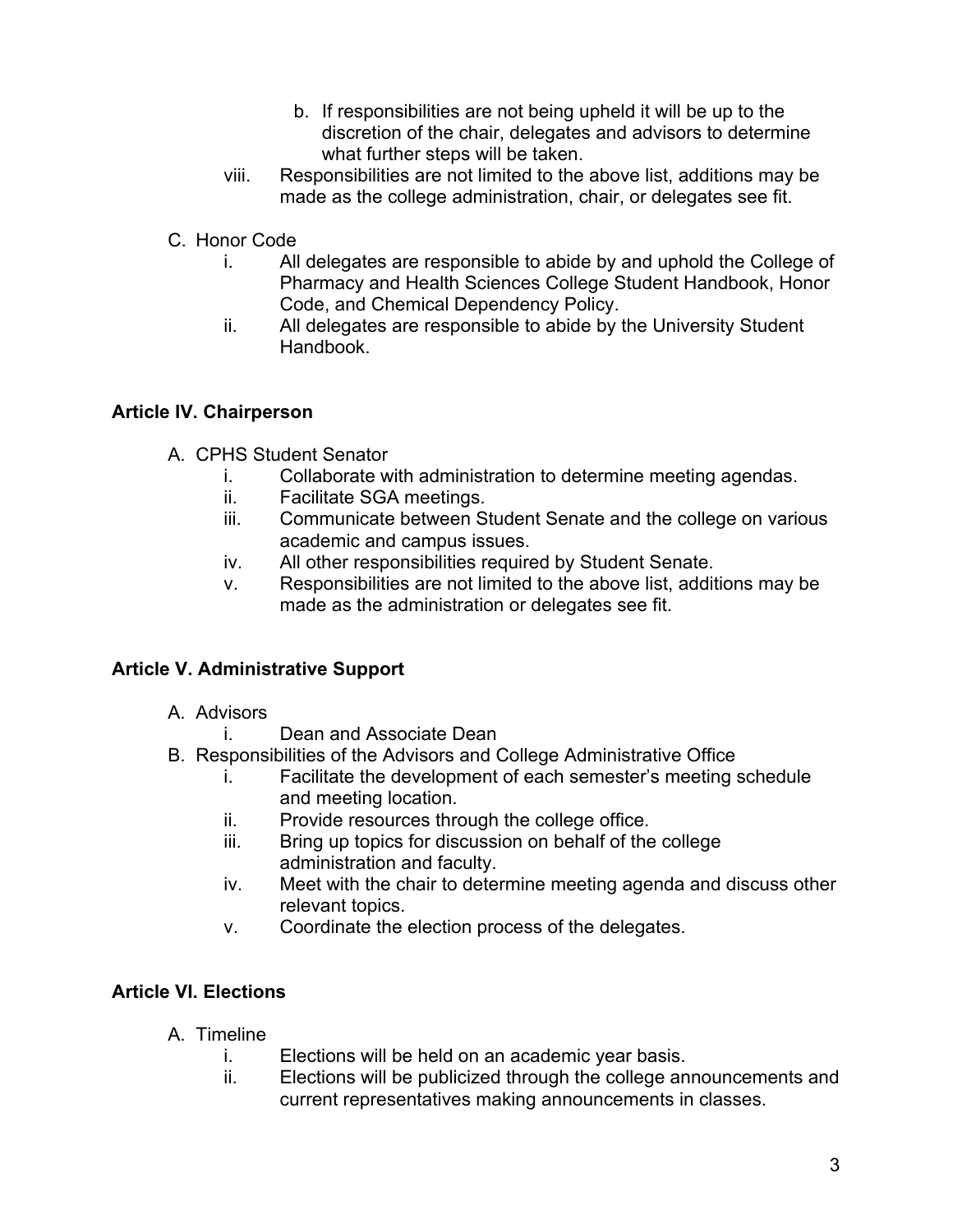- iii. Any student in the college may submit a statement to be included with the ballot.
- iv. Elections for the upcoming pre-pharmacy sophomores, P2, P3, P4 and health sciences sophomore, junior and senior classes will occur at the end of spring semester for the following academic year.
- v. Elections for the first year health sciences, first year pre-pharmacy and P1 classes will occur at the beginning of the fall semester.
- B. Resignations
	- i. If at any time a delegate is unable to carry out their duties, the individual will be removed as a delegate.
	- ii. The administration, chair and delegates will determine procedures for removal of the delegate and filling the vacancy.

# **Article VII. Meetings**

- A. Meetings
	- i. Meetings will occur at least once per month. The college office, taking into account delegate class schedules, will determine time and location.
	- ii. The chair of the SGA will lead meetings and facilitate discussion.
	- iii. The communications director will take minutes at the meeting and distribute them via email to the delegates, and submit them for posting in the college student announcements.
		- a. Communications director will be nominated and voted for from the existing delegates at the first meeting.
	- iv. At least one representative from every class in each program should be in attendance at all meetings.
	- v. Delegates are expected to arrange personal schedules to be in attendance at the meetings. See procedures outlined in Article III.B.vi.

## **Article VIII. Voting**

- A. Amendments
	- i. All amendments to the bylaws must be presented in writing to delegates at least seven (7) calendar days prior to the meeting where a formal vote will occur.
	- ii. A majority vote is required to pass any changes.
	- iii. In the event of a tie the chairperson will break the tie.
- B. Other Business